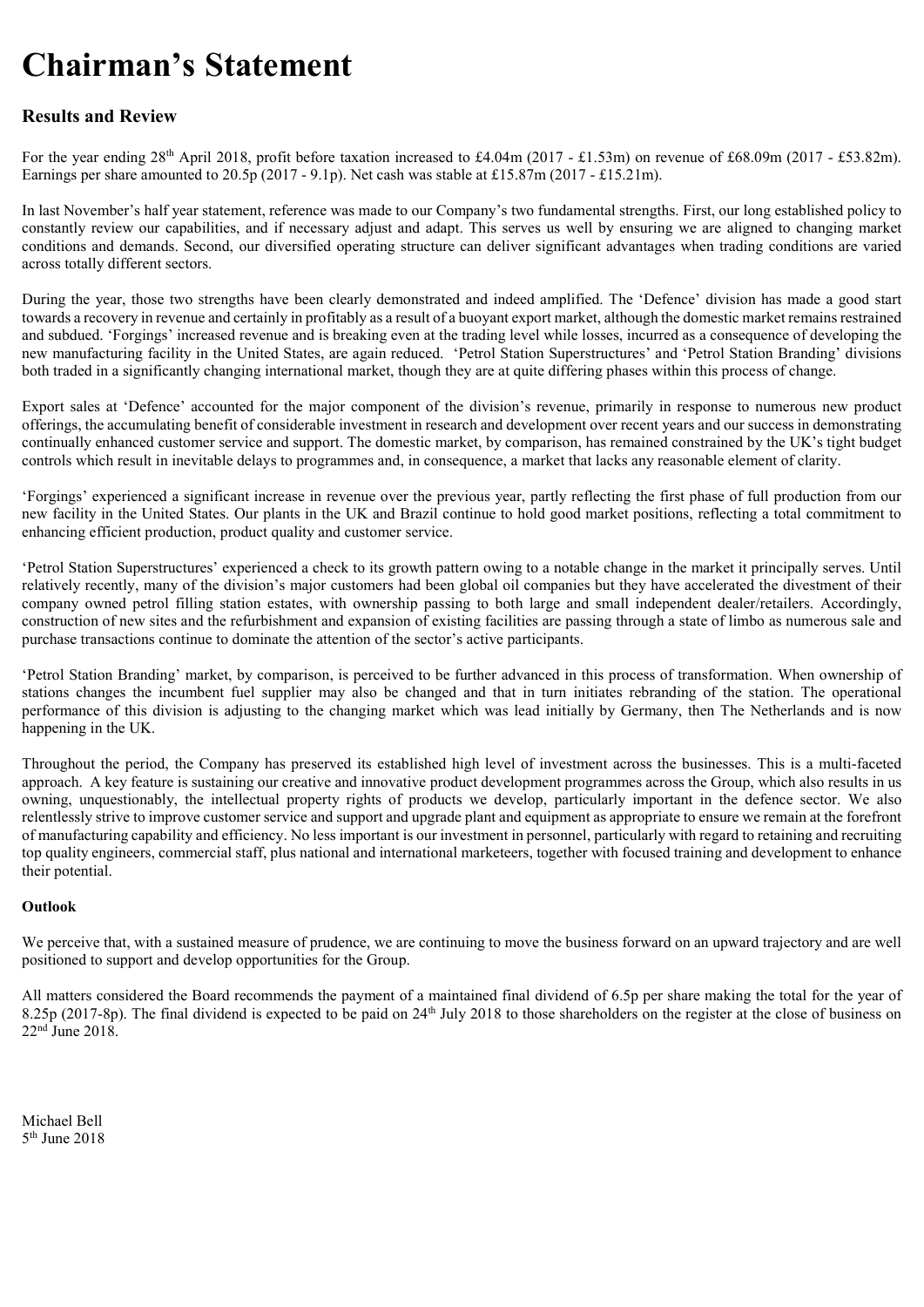For any further information please contact:

MS INTERNATIONAL plc Michael Bell

Shore Capital Nomad and Broker Patrick Castle/Daniel Bush Tel: 01 302 322133

Tel: (0) 20 7408 4090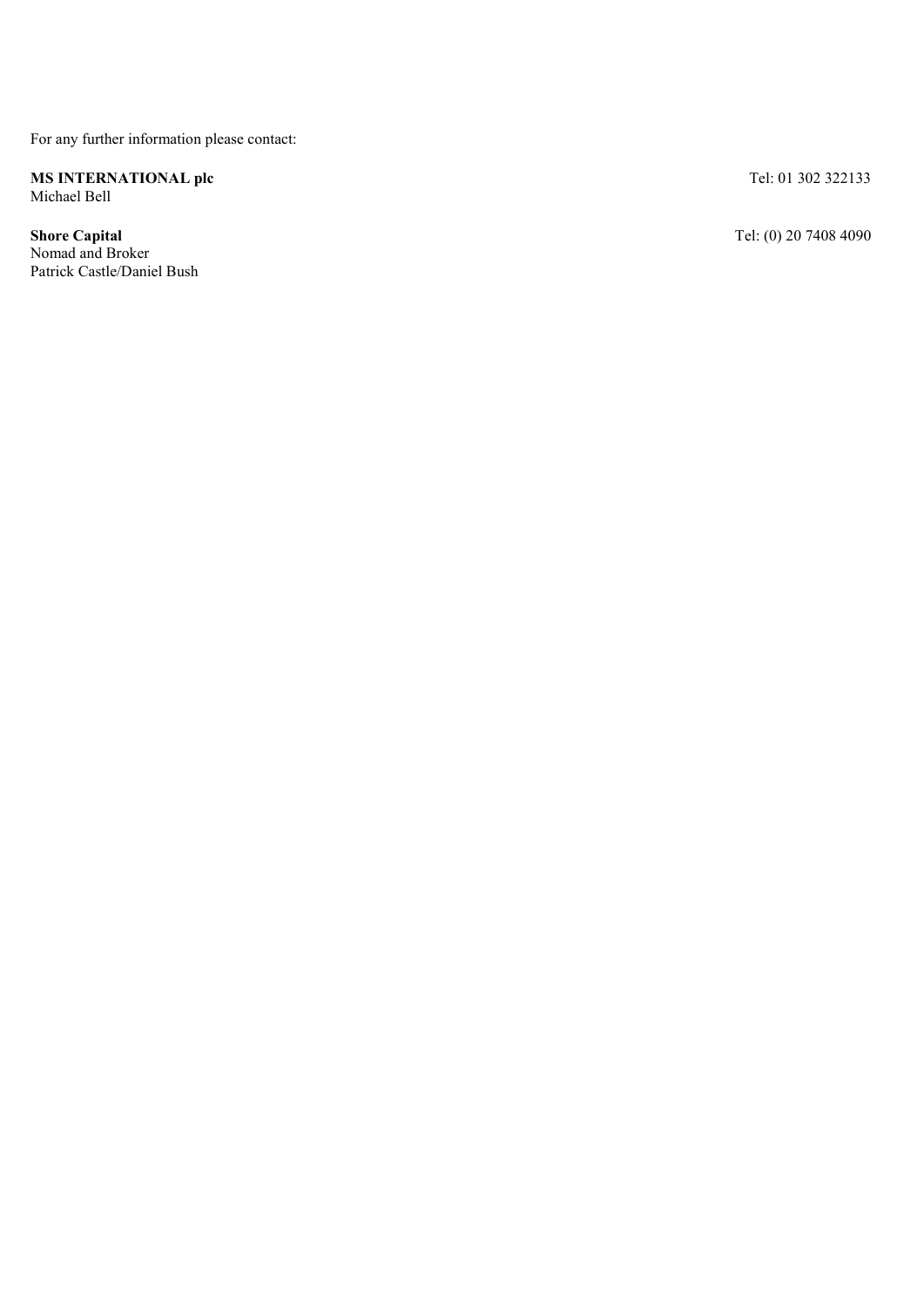# Consolidated income statement

| For the 52 weeks ended 28th April, 2018                            |              |              |
|--------------------------------------------------------------------|--------------|--------------|
|                                                                    | 2018         | 2017         |
| Continuing operations                                              | <b>Total</b> | Total        |
|                                                                    | £000         | $\pounds000$ |
| Revenue                                                            | 68,085       | 53,823       |
| Cost of sales                                                      | (49, 903)    | (38, 875)    |
| Gross profit                                                       | 18,182       | 14,948       |
| Distribution costs                                                 | (3,383)      | (3,654)      |
| Administrative expenses                                            | (10, 546)    | (9, 523)     |
|                                                                    | (13, 929)    | (13, 177)    |
| Group operating profit                                             | 4,253        | 1,771        |
| Finance revenue                                                    | 51           | 33           |
| Finance costs                                                      | (82)         | (31)         |
| Other finance costs - pensions                                     | (183)        | (247)        |
|                                                                    | (214)        | (245)        |
| Profit before taxation                                             | 4,039        | 1,526        |
| Taxation                                                           | (653)        | (28)         |
| Profit for the period attributable to equity holders of the parent | 3,386        | 1,498        |
| Earnings per share: basic and diluted                              | 20.5p        | 9.1p         |

# Consolidated and company statement of comprehensive income

For the 52 weeks ended 28th April, 2018

|                                                                                                      | Group        |       | Company      |       |
|------------------------------------------------------------------------------------------------------|--------------|-------|--------------|-------|
|                                                                                                      | 2018         | 2017  | 2018         | 2017  |
|                                                                                                      | <b>Total</b> | Total | <b>Total</b> | Total |
|                                                                                                      | £000         | £000  | £000         | £000  |
| Profit for the period attributable to equity holders of the parent                                   | 3,386        | 1,498 | 532          | 2,702 |
| Exchange differences on retranslation of foreign operations                                          | (175)        | 757   |              |       |
| Net other comprehensive (loss)/ profit to be reclassified to profit or loss<br>in subsequent periods | (175)        | 757   |              |       |
| Remeasurement gains on defined benefit pension scheme                                                | 858          | 95    | 858          | 95    |
| Deferred taxation on remeasurement on defined benefit scheme                                         | (146)        | (16)  | (146)        | (16)  |
| Change in taxation rates                                                                             |              | (75)  |              | (75)  |
| Revaluation surplus on land and buildings                                                            | 2,052        |       | 1,935        |       |
| Deferred taxation on revaluation surplus on land and buildings                                       | (254)        |       | (231)        |       |
| Net other comprehensive income not being reclassified to profit or loss<br>in subsequent periods     | 2,510        | 4     | 2,416        | 4     |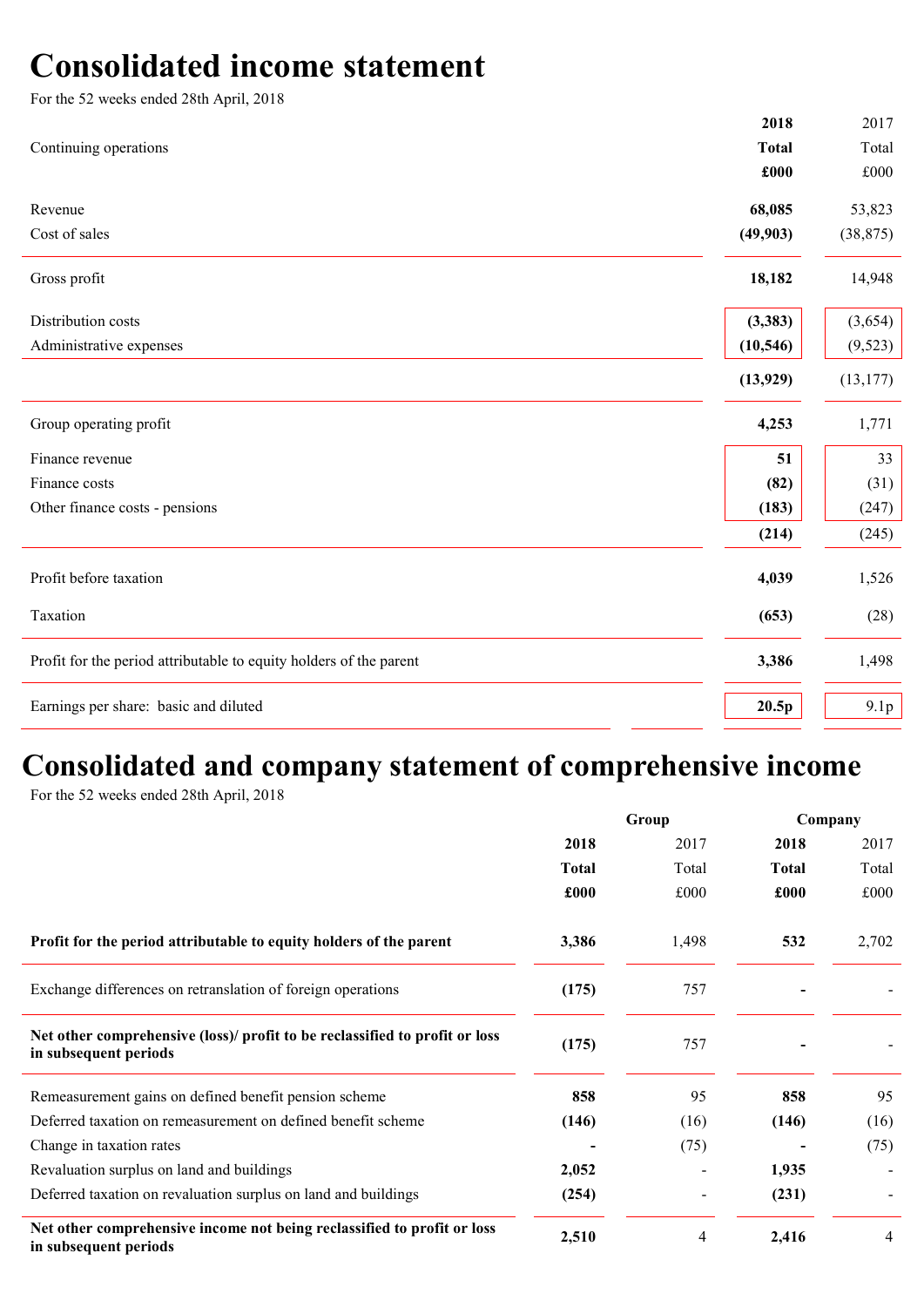| Total comprehensive income for the period attributable to equity<br>holders of the parent | 5.721 | 2.259 | 2.948 | 2.706 |
|-------------------------------------------------------------------------------------------|-------|-------|-------|-------|

l,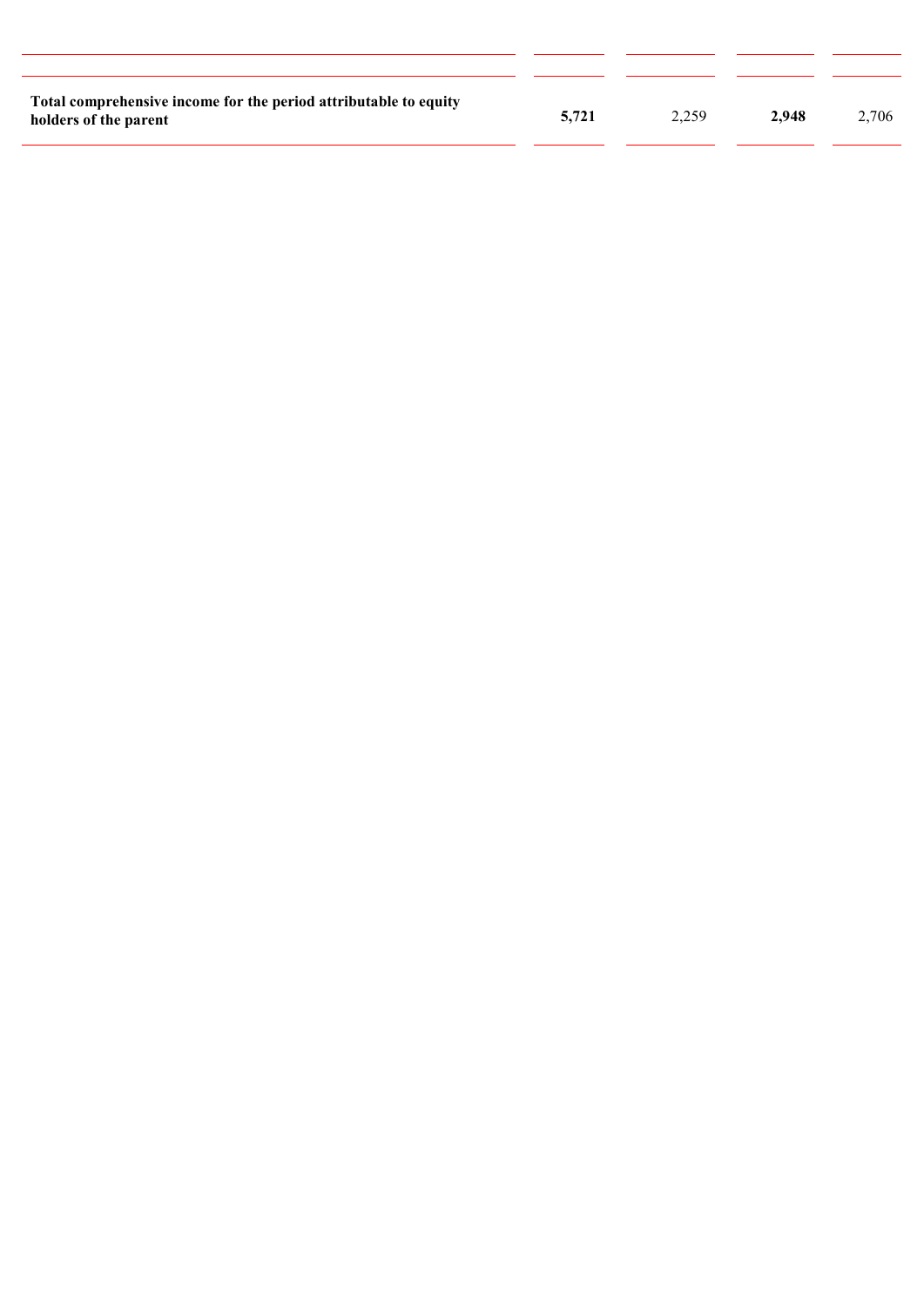# Consolidated and company statement of changes in equity

For the 52 weeks ended 28th April, 2018

| <b>Total</b><br>shareholders'<br>funds | Retained<br>earnings | Treasury<br>shares           | Currency<br>translation<br>reserve | Special<br>reserve | Revaluation<br>reserve | Other<br>reserves | Capital<br>redemption<br>reserve | Share<br>capital |                                          |
|----------------------------------------|----------------------|------------------------------|------------------------------------|--------------------|------------------------|-------------------|----------------------------------|------------------|------------------------------------------|
| $\pounds 000$                          | $\pounds 000$        | $\pounds 000$                | $\pounds 000$                      | $\pounds 000$      | $\pounds 000$          | $\pounds 000$     | $\pounds 000$                    | $\pounds 000$    |                                          |
|                                        |                      |                              |                                    |                    |                        |                   |                                  |                  | (a) Group                                |
| 28,060                                 | 19,773               | (3,059)                      | (61)                               | 1,629              | 4,222                  | 2,815             | 901                              | 1,840            | At 30th April, 2016                      |
| 1,498                                  | 1,498                | $\blacksquare$               |                                    |                    | $\overline{a}$         | $\overline{a}$    |                                  | $\blacksquare$   | Profit for the period                    |
| 761                                    | $\overline{4}$       |                              | 757                                |                    |                        |                   |                                  |                  | Other comprehensive<br>income            |
| 2,259                                  | 1,502                | $\qquad \qquad \blacksquare$ | 757                                |                    |                        |                   |                                  |                  | Total comprehensive                      |
| (1,320)                                | (1,320)              |                              |                                    |                    |                        |                   |                                  |                  | income<br>Dividends paid                 |
| 42                                     |                      |                              |                                    |                    | 42                     |                   |                                  |                  | Change in taxation rates                 |
|                                        | 7                    |                              |                                    |                    | (7)                    |                   |                                  |                  | Depreciation of buildings<br>revaluation |
| 29,041                                 | 19,962               | (3,059)                      | 696                                | 1,629              | 4,257                  | 2,815             | 901                              | 1,840            | At 29th April, 2017                      |
| 3,386                                  | 3,386                | $\overline{a}$               | Ĭ.                                 | $\overline{a}$     |                        | -                 |                                  |                  | Profit for the period                    |
| 2,335                                  | 712                  |                              | (175)                              | $\overline{a}$     | 1,798                  | $\overline{a}$    |                                  |                  | Other comprehensive<br>income/(loss)     |
| 5,721                                  | 4,098                | $\qquad \qquad \blacksquare$ | (175)                              |                    | 1,798                  |                   |                                  |                  | Total comprehensive<br>income/(loss)     |
| (1, 362)                               | (1, 362)             | $\overline{\phantom{a}}$     |                                    |                    |                        |                   |                                  |                  | Dividends paid                           |
| 33,400                                 | 22,698               | (3,059)                      | 521                                | 1,629              | 6,055                  | 2,815             | 901                              | 1,840            | At 28th April, 2018                      |
|                                        |                      |                              |                                    |                    |                        |                   |                                  |                  | (b) Company                              |
| 24,545                                 | 17,353               | (3,059)                      |                                    | 1,629              | 4,316                  | 1,565             | 901                              | 1,840            | At 30th April, 2016                      |
| 2,702                                  | 2,702                |                              |                                    |                    |                        |                   |                                  |                  | Profit for the period                    |
| $\overline{\mathbf{4}}$                | 4                    |                              |                                    |                    |                        |                   |                                  |                  | Other comprehensive<br>income            |
| 2,706                                  | 2,706                |                              |                                    |                    |                        |                   |                                  |                  | Total comprehensive<br>income            |
| (1,320)                                | (1,320)              |                              |                                    |                    |                        |                   |                                  |                  | Dividends paid                           |
| 41                                     |                      |                              |                                    |                    | 41                     |                   |                                  |                  | Change in taxation rates                 |
|                                        | 6                    |                              |                                    |                    | (6)                    |                   |                                  |                  | Depreciation of buildings<br>revaluation |
| 25,972                                 | 18,745               | (3,059)                      |                                    | 1,629              | 4,351                  | 1,565             | 901                              | 1,840            | At 29th April, 2017                      |
| 532                                    | 532                  |                              |                                    |                    |                        |                   |                                  |                  | Profit for the period                    |
| 2,416                                  | 712                  |                              |                                    |                    | 1,704                  |                   |                                  |                  | Other comprehensive                      |
| 2,948                                  | 1,244                | $\blacksquare$               |                                    |                    | 1,704                  |                   |                                  |                  | Total comprehensive                      |
| (1, 362)                               | (1, 362)             |                              |                                    |                    |                        |                   |                                  |                  | Dividends paid                           |
|                                        | 18,627               | (3,059)                      |                                    | 1,629              | 6,055                  | 1,565             | 901                              | 1,840            | At 28th April, 2018                      |
|                                        |                      |                              |                                    |                    |                        |                   |                                  |                  | income<br>income                         |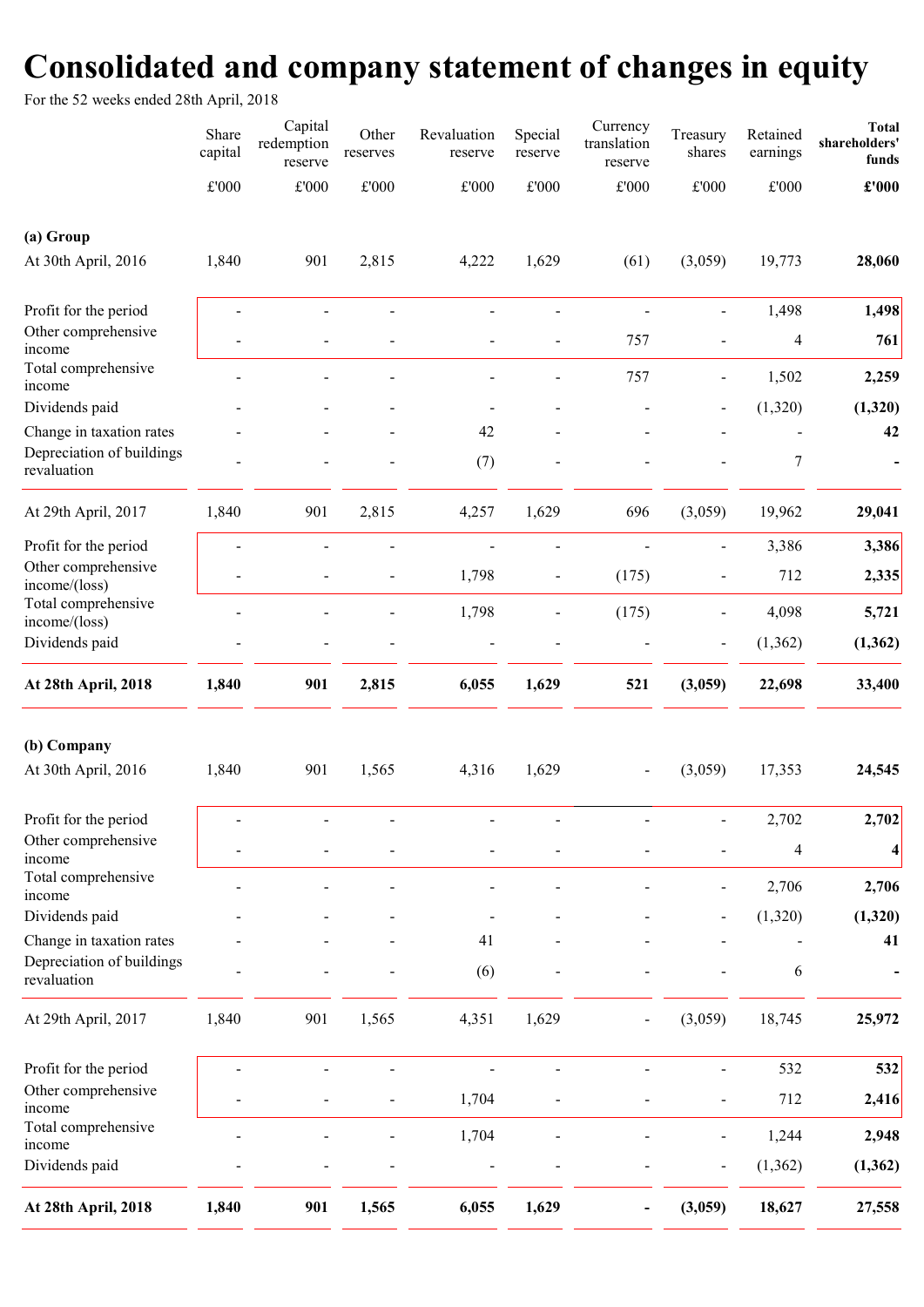# Consolidated and company statements of financial position

At 28th April, 2018

|                                                                 |         | Group         |         | Company       |  |
|-----------------------------------------------------------------|---------|---------------|---------|---------------|--|
|                                                                 | 2018    | 2017          | 2018    | 2017          |  |
|                                                                 | £'000   | $\pounds 000$ | £'000   | $\pounds 000$ |  |
| <b>ASSETS</b>                                                   |         |               |         |               |  |
| <b>Non-current assets</b>                                       |         |               |         |               |  |
| Property, plant and equipment                                   | 20,766  | 19,099        | 14,043  | 12,653        |  |
| Intangible assets                                               | 4,893   | 5,301         |         |               |  |
| Investments in subsidiaries                                     |         |               | 15,204  | 14,339        |  |
| Deferred income tax asset                                       | 1,092   | 1,272         | 1,092   | 1,272         |  |
|                                                                 | 26,751  | 25,672        | 30,339  | 28,264        |  |
| <b>Current assets</b>                                           |         |               |         |               |  |
| Inventories                                                     | 11,666  | 10,145        | 1,017   | 7,989         |  |
| Trade and other receivables                                     | 14,617  | 11,393        | 10,003  | 14,566        |  |
| Income tax receivable                                           | 114     | 199           |         |               |  |
| Prepayments                                                     | 1,127   | 943           | 335     | 824           |  |
| Cash and cash equivalents                                       | 15,866  | 15,210        |         | 13,526        |  |
|                                                                 | 43,390  | 37,890        | 11,355  | 36,905        |  |
| <b>TOTAL ASSETS</b>                                             | 70,141  | 63,562        | 41,694  | 65,169        |  |
| <b>EQUITY AND LIABILITIES</b><br><b>Equity</b><br>Share capital | 1,840   | 1,840         | 1,840   | 1,840         |  |
| Capital redemption reserve                                      | 901     | 901           | 901     | 901           |  |
| Other reserve                                                   | 2,815   | 2,815         | 1,565   | 1,565         |  |
| Revaluation reserve                                             | 6,055   | 4,257         | 6,055   | 4,351         |  |
| Special reserve                                                 | 1,629   | 1,629         | 1,629   | 1,629         |  |
| Currency translation reserve                                    | 521     | 696           |         |               |  |
| Treasury shares                                                 | (3,059) | (3,059)       | (3,059) | (3,059)       |  |
| Profit for the period                                           | 3,386   | 1,498         | 531     | 2,572         |  |
| Retained earnings                                               | 19,312  | 18,464        | 18,096  | 16,174        |  |
| TOTAL EQUITY SHAREHOLDERS' FUNDS                                | 33,400  | 29,041        | 27,558  | 25,973        |  |
| <b>Non-current liabilities</b>                                  |         |               |         |               |  |
| Defined benefit pension liability                               | 6,421   | 7,485         | 6,421   | 7,485         |  |
| Deferred income tax liability                                   | 1,625   | 1,449         | 1,154   | 911           |  |
|                                                                 | 8,046   | 8,934         | 7,575   | 8,396         |  |
| <b>Current liabilities</b>                                      |         |               |         |               |  |
| Bank overdraft                                                  |         |               | 342     |               |  |
| Trade and other payables                                        | 28,052  | 25,464        | 6,204   | 30,607        |  |
| Income tax payable                                              | 643     | 123           | 15      | 193           |  |
|                                                                 | 28,695  | 25,587        | 6,561   | 30,800        |  |
| <b>TOTAL EQUITY AND LIABILITIES</b>                             | 70,141  | 63,562        | 41,694  | 65,169        |  |
|                                                                 |         |               |         |               |  |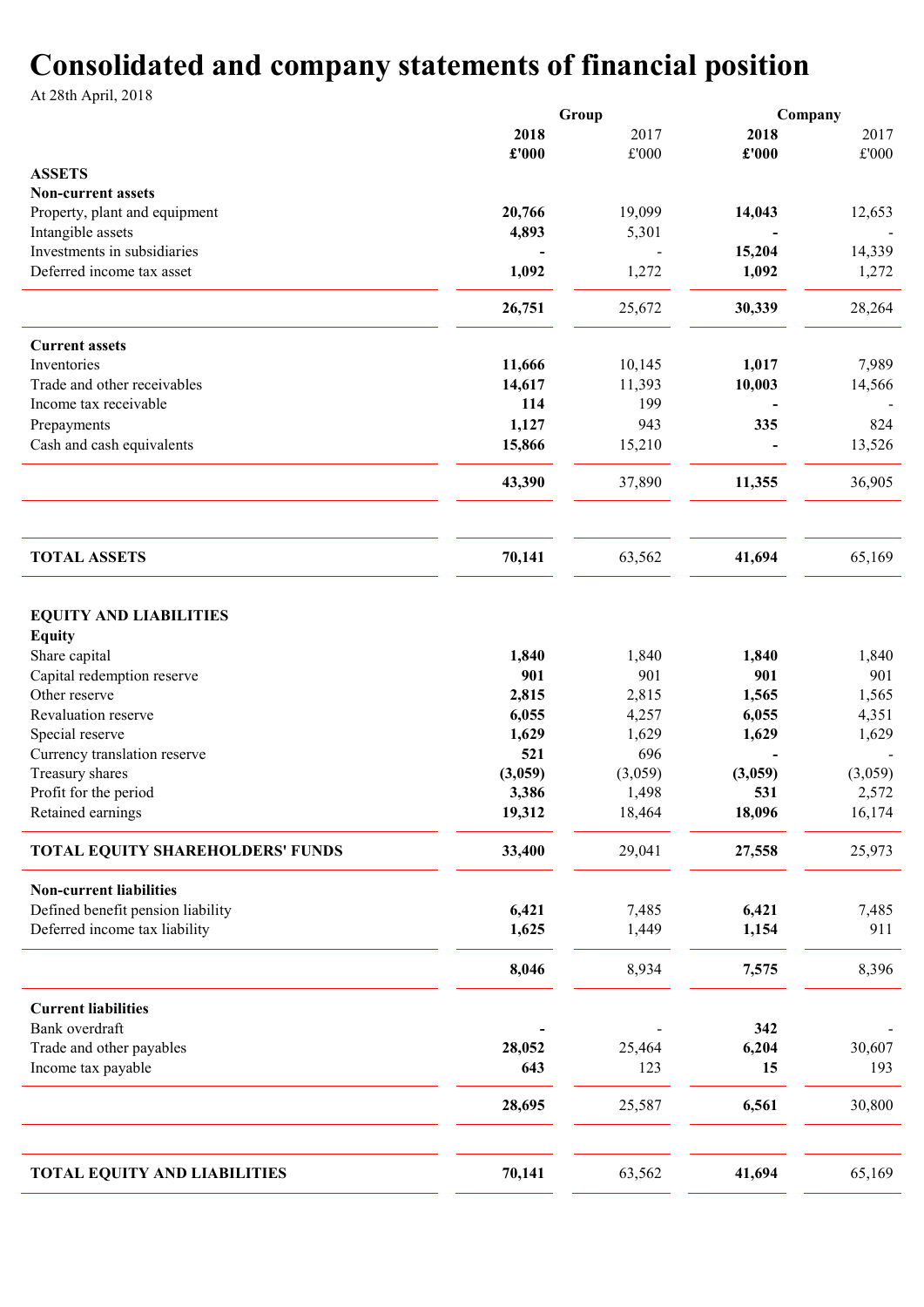# Consolidated and company cash flow statements

| For the 52 weeks ended 28th April, 2018                                                                   |              | Group                    | Company      |              |  |
|-----------------------------------------------------------------------------------------------------------|--------------|--------------------------|--------------|--------------|--|
|                                                                                                           | 2018<br>£000 | 2017<br>£000             | 2018<br>£000 | 2017<br>£000 |  |
| Profit before taxation                                                                                    | 4,039        | 1,526                    | 488          | 2,544        |  |
| Adjustments to reconcile profit before taxation to net cash inflow/(outflow) from<br>operating activities |              |                          |              |              |  |
| Depreciation charge<br>Amortisation charge                                                                | 1,266<br>507 | 1,105<br>535             | 708          | 853<br>4     |  |
| Net reversal of impairment in investment in subsidiary undertaking                                        |              |                          | (213)        | (155)        |  |
| Profit on sale of fixed assets                                                                            | (113)        | (35)                     | (84)         | (34)         |  |
| Finance costs                                                                                             | 214          | 245                      | 232          | 228          |  |
| Foreign exchange (losses)/gain                                                                            | (74)         | 419                      |              |              |  |
| (Increase)/decrease in inventories                                                                        | (1,521)      | (3,102)                  | 241          | (2,181)      |  |
| Increase in receivables                                                                                   | (3,224)      | (2,397)                  | (1,530)      | (4, 911)     |  |
| (Increase)/decrease in prepayments                                                                        | (184)        | (159)                    | 489          | (142)        |  |
| Increase/(decrease) in payables                                                                           | 2,679        | 3,126                    | (6, 281)     | 1,409        |  |
| (Decrease)/increase in progress payments                                                                  | (91)         | 7,085                    | 213          | 6,928        |  |
| Pension fund payments                                                                                     | (389)        | (311)                    | (389)        | (311)        |  |
| Cash generated from/(invested in) operating activities                                                    | 3,109        | 8,037                    | (6, 126)     | 4,232        |  |
| Net interest (paid)/received                                                                              | (31)         | $\overline{2}$           | (49)         | 19           |  |
| Taxation (paid)/received                                                                                  | (111)        | (242)                    | (89)         | 65           |  |
| Net cash inflow/(outflow) from operating activities                                                       | 2,967        | 7,797                    | (6,264)      | 4,316        |  |
| <b>Investing activities</b>                                                                               |              |                          |              |              |  |
| Investment in MSI-Forks Inc                                                                               |              |                          | (652)        |              |  |
| Investment in Global MSI by                                                                               |              | $\overline{\phantom{a}}$ |              | (14)         |  |
| Transfer of net assets to MSI-Defence Systems Ltd.                                                        |              |                          | (5,127)      |              |  |
| Purchase of property, plant and equipment                                                                 | (1,106)      | (4,165)                  | (568)        | (720)        |  |
| Profit on disposal of property, plant and equipment                                                       | 157          | 140                      | 105          | 117          |  |
| Net cash outflow from investing activities                                                                | (949)        | (4,025)                  | (6,242)      | (617)        |  |
| <b>Financing activities</b>                                                                               |              |                          |              |              |  |
| Dividends paid                                                                                            | (1, 362)     | (1,320)                  | (1, 362)     | (1,320)      |  |
| Dividend received from subsidiary                                                                         |              |                          |              | 130          |  |
| Net cash outflow from financing activities                                                                | (1, 362)     | (1,320)                  | (1, 362)     | (1,190)      |  |
| Increase/(decrease) in cash and cash equivalents                                                          | 656          | 2,452                    | (13, 868)    | 2,509        |  |
| Opening cash and cash equivalents                                                                         | 15,210       | 12,758                   | 13,526       | 11,017       |  |
| Closing cash and cash equivalents/bank overdraft                                                          | 15,866       | 15,210                   | (342)        | 13,526       |  |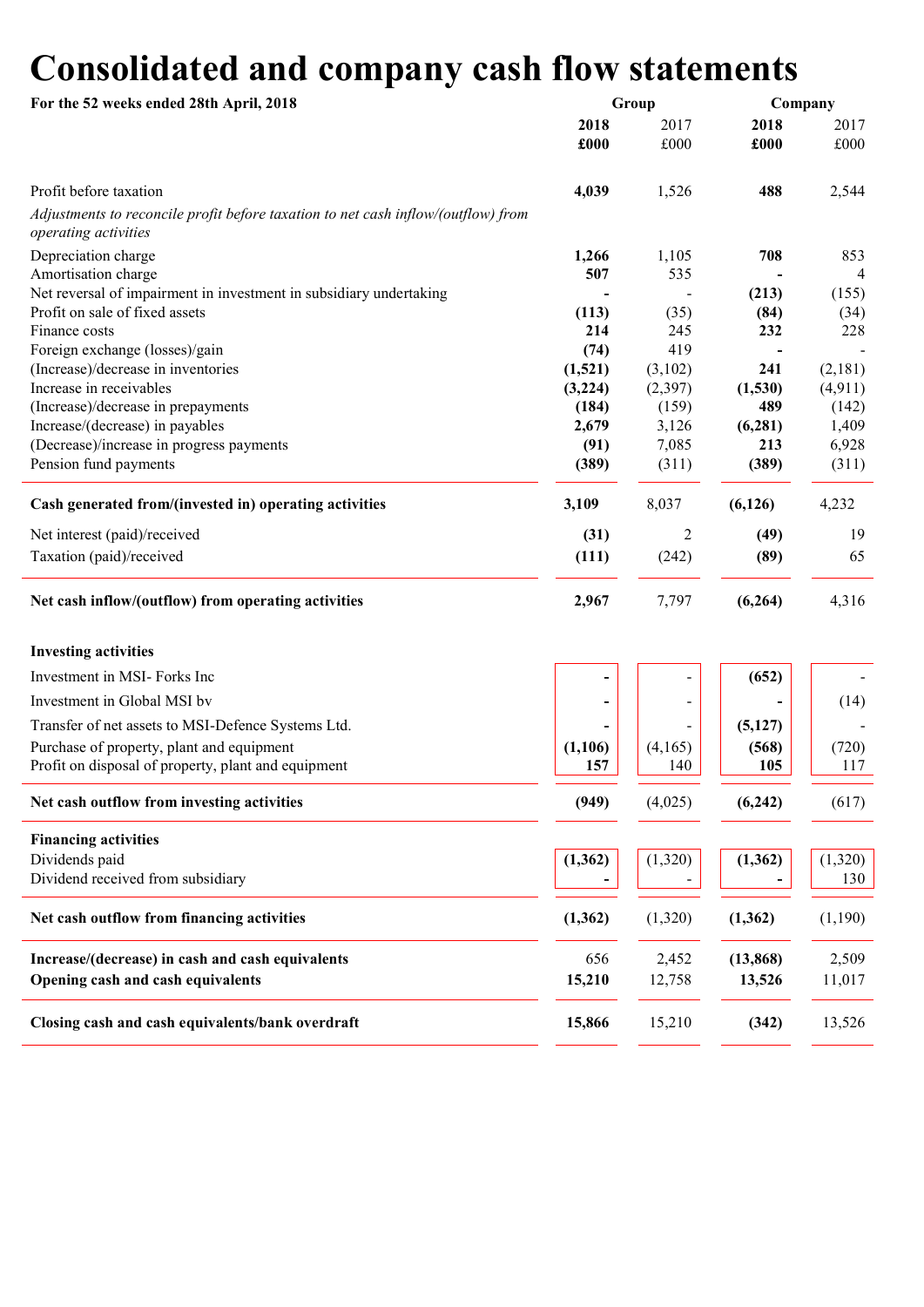The financial information set out above does not constitute the Company's statutory accounts for the periods ended 28<sup>th</sup> April, 2018 or 29th April, 2017 but is derived from those accounts. Statutory accounts for 2017 have been delivered to the Registrar of Companies, and those for 2018 will be delivered following the Company's Annual General Meeting. The auditors have reported on those accounts; their reports were unqualified and did not contain a statement under section 498 (2) or (3) of the Companies Act 2006.

# 1 Segment information

The following table presents revenue and profit and certain assets and liability information regarding the Group's divisions for the periods ended 28th April, 2018 and 29th April, 2017. The reporting format is determined by the differences in manufacture and services provided by the Group. The Defence division is engaged in the design, manufacture and service of defence equipment. The Forgings division is engaged in the manufacture of forgings. The Petrol Station Superstructures division is engaged in the design, manufacture, construction, branding, maintenance and restyling of petrol station superstructures. The Petrol Station Branding division is engaged in the design and installation of the complete appearance of petrol stations.

Management monitors the operating results of its business units separately for the purpose of making decisions about resource allocation and performance assessment. Group financing (including finance costs and finance revenue) and income taxes are managed on a group basis and are not allocated to operating segments.

|                                                                     | Defence      |              |              | Forgings     | Petrol Station<br>Superstructures |              | Petrol Station<br><b>Branding</b> |              | Total           |                  |
|---------------------------------------------------------------------|--------------|--------------|--------------|--------------|-----------------------------------|--------------|-----------------------------------|--------------|-----------------|------------------|
|                                                                     | 2018<br>£000 | 2017<br>£000 | 2018<br>£000 | 2017<br>£000 | 2018<br>£000                      | 2017<br>£000 | 2018<br>£000                      | 2017<br>£000 | 2018<br>£000    | 2017<br>£000     |
| Revenue<br>External                                                 | 21,900       | 20,847       | 14,336       | 12,562       | 12,236                            | 13,745       | 19,613                            | 6,669        | 68,085          | 53,823           |
| Total revenue                                                       | 21,900       | 20,847       | 14,336       | 12,562       | 12,236                            | 13,745       | 19,613                            | 6,669        | 68,085          | 53,823           |
| <b>Segment result</b><br>Net finance costs                          | 2,600        | 1,822        | (536)        | (721)        | 17                                | 957          | 2,172                             | (287)        | 4,253<br>(214)  | 1,771<br>(245)   |
| Profit before taxation<br>Taxation                                  |              |              |              |              |                                   |              |                                   |              | 4,039<br>(653)  | 1,526<br>(28)    |
| Profit for the period                                               |              |              |              |              |                                   |              |                                   |              | 3,386           | 1,498            |
| <b>Segmental assets</b><br>Unallocated assets (see below)           | 40,801       | 30,576       | 5,272        | 5,178        | 8,845                             | 8,260        | 10,005                            | 5,514        | 64,923<br>5,218 | 49,528<br>14,034 |
| Total assets                                                        |              |              |              |              |                                   |              |                                   |              | 70,141          | 63,562           |
| <b>Segmental liabilities</b><br>Unallocated liabilities (see below) | 19,329       | 18,333       | 1,978        | 1,905        | 1,970                             | 2,572        | 4,402                             | 2,644        | 27,679<br>9,062 | 25,454<br>9,067  |
| <b>Total liabilities</b>                                            |              |              |              |              |                                   |              |                                   |              | 36,741          | 34,521           |
| Capital expenditure<br>Depreciation                                 | 18<br>154    | 219<br>211   | 530<br>480   | 3,297<br>305 | 149<br>628                        | 254<br>627   | 211<br>365                        | 341<br>347   | 908<br>1,627    | 4,111<br>1,490   |

Unallocated assets includes certain fixed assets, intangible assets, current assets and deferred tax assets. Unallocated liabilities includes the defined pension benefit scheme liability and certain current liabilities.

# Geographical analysis

The following table presents revenue and expenditure and certain assets and liabilities information by geographical segment for the periods ended 28th April, 2018 and 29th April, 2017. The Group's geographical segments are based on the location of the Group's assets. Revenue from external customers is based on the geographical location of its customers.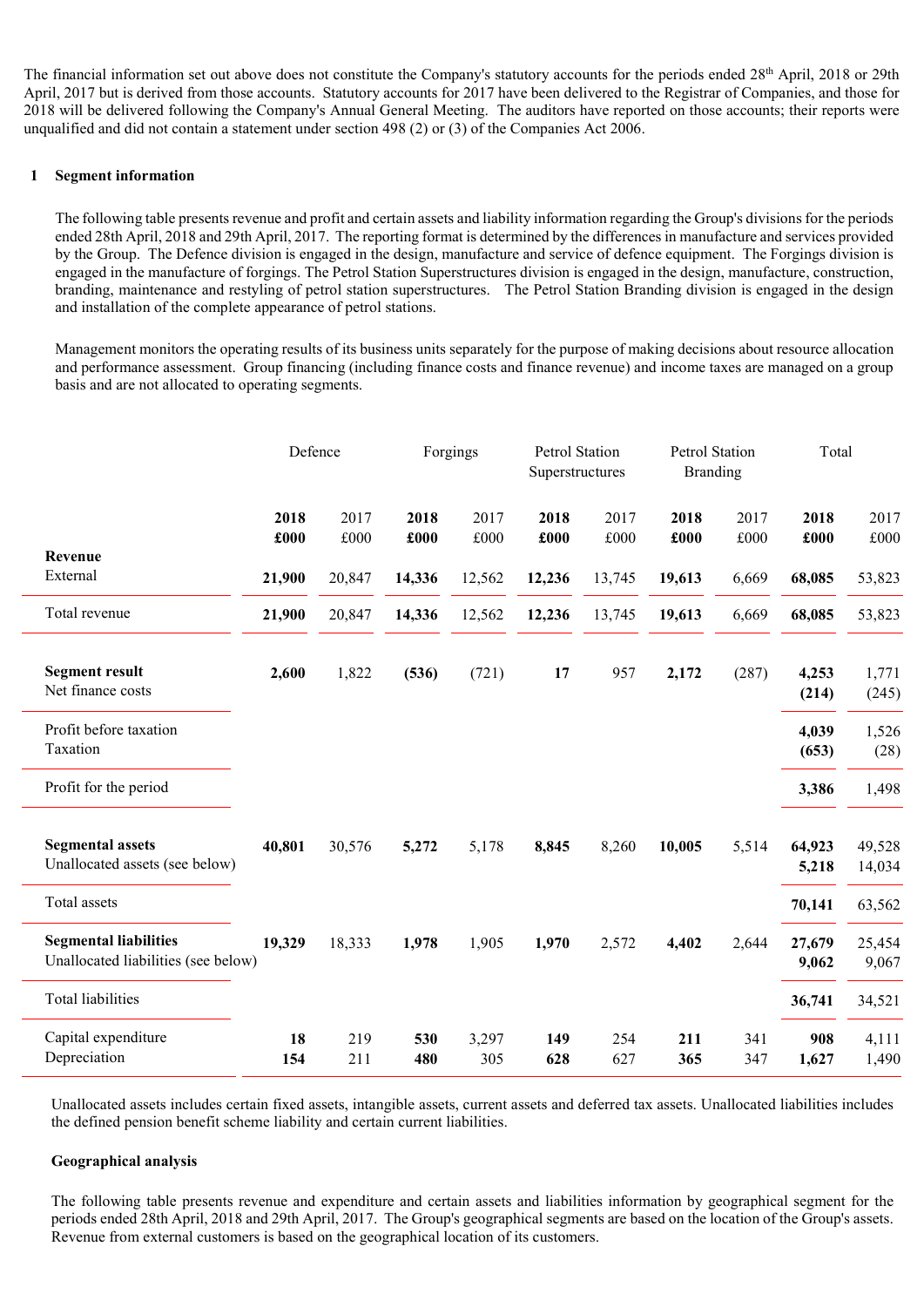|                     | Europe |        |       | North America |                | Rest of the World | Total  |        |  |
|---------------------|--------|--------|-------|---------------|----------------|-------------------|--------|--------|--|
|                     | 2018   | 2017   | 2018  | 2017          | 2018           | 2017              | 2018   | 2017   |  |
|                     | £000   | £000   | £000  | £000          | £000           | £000              | £000   | £000   |  |
| Revenue             |        |        |       |               |                |                   |        |        |  |
| External            | 50,717 | 45,599 | 5,919 | 6,072         | 11,449         | 2,152             | 68,085 | 53,823 |  |
| Non-current assets  | 22,525 | 21,230 | 4,164 | 4,351         | 62             | 91                | 26,751 | 25,672 |  |
| Current assets      | 41,223 | 35,911 | 1,321 | 1,213         | 846            | 766               | 43,390 | 37,890 |  |
| Liabilities         | 31,473 | 29,163 | 4,681 | 4,922         | 587            | 436               | 36,741 | 34,521 |  |
| Capital expenditure | 802    | 992    | 304   | 3,149         | $\blacksquare$ | 24                | 1,106  | 4,165  |  |

| Information about major customers<br>Revenue from major customers arising from sales reported in the Defence segment:<br>Customer 1<br>Customer 1 | 2018<br>£000<br>7,137 | 2017<br>£000<br>$\overline{\phantom{0}}$<br>9.065 |
|---------------------------------------------------------------------------------------------------------------------------------------------------|-----------------------|---------------------------------------------------|
| Revenue from major customers arising from sales reported in the Petrol Station Branding segment:<br>Customer 1                                    | 14,761                |                                                   |

| $\boldsymbol{2}$ | <b>Employee information</b>                                                            | 2018          | 2017   |
|------------------|----------------------------------------------------------------------------------------|---------------|--------|
|                  |                                                                                        | <b>Number</b> | Number |
|                  | The average number of employees, including executive directors, during the period was: |               |        |
|                  | Production                                                                             | 251           | 234    |
|                  | Technical                                                                              | 69            | 65     |
|                  | Distribution                                                                           | 33            | 30     |
|                  | Administration                                                                         | 78            | 80     |
|                  |                                                                                        | 431           | 409    |
| (a)              | Staff costs                                                                            | 2018          | 2017   |
|                  | Including executive directors, employment costs were as follows:                       | £000          | £000   |
|                  | Wages and salaries                                                                     | 16,029        | 12,764 |
|                  | Social Security costs                                                                  | 1,850         | 1,355  |
|                  | Other pension costs                                                                    | 637           | 398    |
|                  |                                                                                        | 18,516        | 14,517 |
|                  |                                                                                        | 2018          | 2017   |
| (b)              | Directors' emoluments                                                                  | £000          | £000   |
|                  | Aggregate directors' emoluments                                                        | 1,431         | 1,152  |
|                  | Post employment benefits                                                               | 37            | 31     |
|                  |                                                                                        | 1,468         | 1,183  |
| 3                | <b>Taxation</b>                                                                        |               |        |

| The charge for taxation comprises:       | 2018 | 2017 |
|------------------------------------------|------|------|
|                                          | £000 | £000 |
| Current tax                              |      |      |
| United Kingdom corporation tax           |      |      |
| Adjustments in respect of previous years | 33   |      |
| Foreign corporation tax                  | 682  | 16   |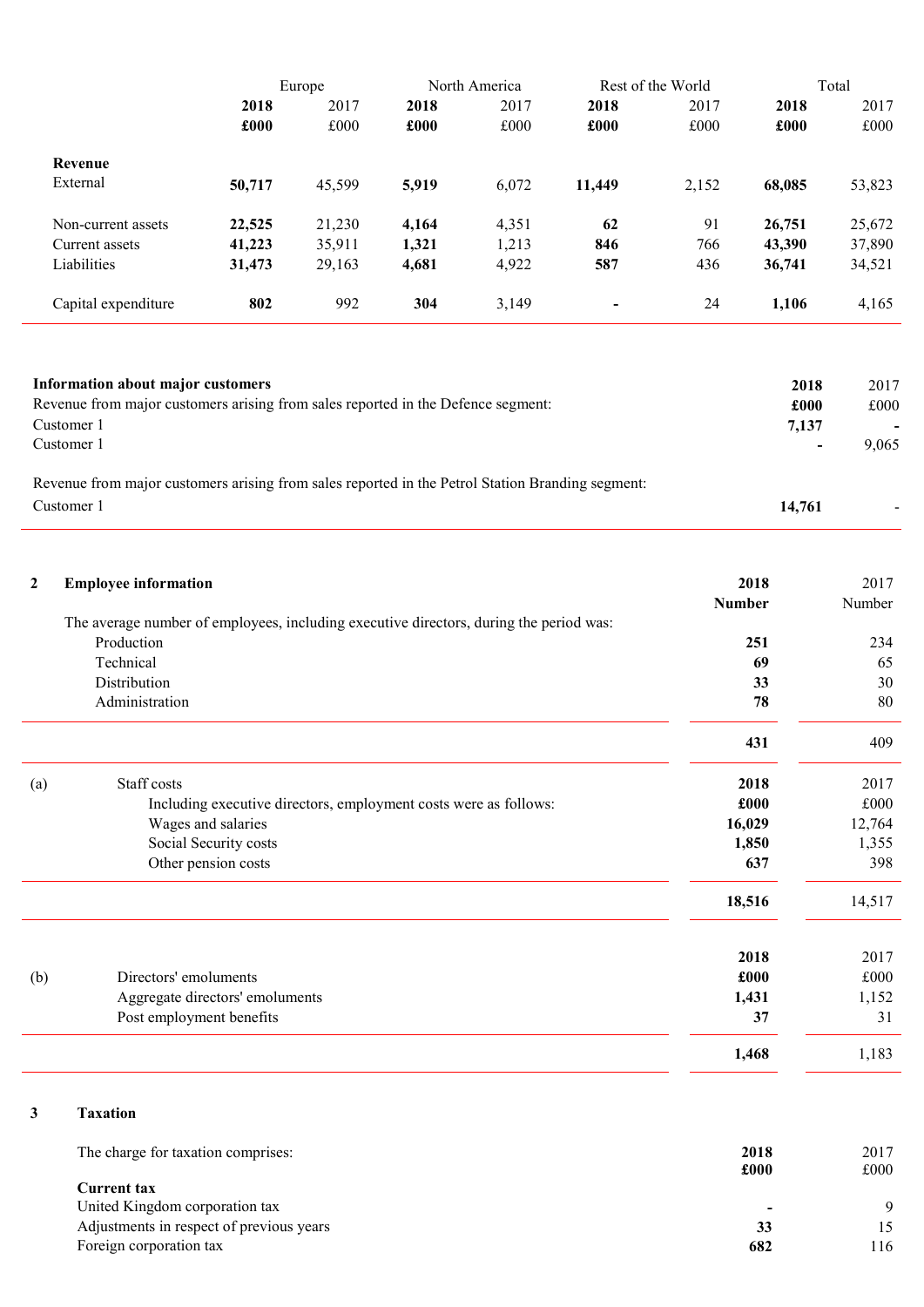| Group current tax                                                       | 715  | 140   |
|-------------------------------------------------------------------------|------|-------|
| Deferred tax                                                            |      |       |
| Origination and reversal of temporary differences                       | (62) | (73)  |
| Adjustments in respect of prior years                                   |      | (26)  |
| Impact of reduction in deferred tax rate to 17%                         |      | (13)  |
| Group deferred tax                                                      | (62) | (112) |
| Tax on profit                                                           | 653  | 28    |
| Tax relating to items charged or credited to other comprehensive income |      |       |
| Deferred tax                                                            |      |       |
| Deferred tax on remeasurement losses on pension scheme current year     | 146  | 16    |
| Deferred tax on revaluation surplus on land and buildings               | 254  |       |
| Impact of reduction in deferred tax rate to 17%                         |      | 75    |
| Income tax in the statement of comprehensive income                     | 400  | 91    |

# (b) Factors affecting the tax charge for the year

The tax assessed for the period differs to the standard rate of corporation tax in the UK (19%) (2017 - 20%). The differences are explained below:

|                                                                                          | 2018<br>£000 | 2017<br>£000 |
|------------------------------------------------------------------------------------------|--------------|--------------|
| Profit before tax                                                                        | 4,039        | 1,526        |
|                                                                                          | 767          | 305          |
| Profit multiplied by standard rate of corporation tax of 19% (2017 - 20%)                |              |              |
| Expenses not deductible for tax purposes<br>Adjustments in respect of overseas tax rates | (288)<br>141 | (434)<br>181 |
| Current tax adjustment in respect of prior periods                                       | 33           | 15           |
| Deferred tax adjustment in respect of prior periods                                      |              | (26)         |
| Impact of reduction in deferred tax rate to 17%                                          |              | (13)         |
| Total tax charge for the period                                                          | 653          | 28           |

# (c) Factors affecting future tax change

The UK corporation tax rate will remain at 19% until it reduces to 17% in 2020. At 28th April, 2018 the rate reductions to 17% had been enacted. Deferred tax at 28th April, 2018 has therefore been provided at 17% or at a blended rate depending on when the underlying temporary differences are expected to unwind. Deferred tax in relation to intangibles recognised on the acquisition of Petrol Sign bv has been provided at 25% being the main corporation tax rate in The Netherlands.

# 4 Earnings per share

The calculation of basic earnings per share is based on:

- (a) Profit for the period attributable to equity holders of the parent of £3,386,000 (2017 £1,498,000).
- (b) 16,504,691 (2017 16,504,691) Ordinary shares, being the weighted average number of Ordinary shares in issue.

This represents 18,396,073 (2017 - 18,396,073) being the weighted average number of Ordinary shares in issue less 1,891,382 (2017 - less 1,891,382) being the weighted average number of shares both held within the ESOT 245,048 (2017 - 245,048) and purchased by the Company 1,646,334 (2017 - 1,646,334).

| Dividends paid and proposed                       | 2018<br>£000 | 2017<br>£000 |
|---------------------------------------------------|--------------|--------------|
| Declared and paid during the year                 |              |              |
| On Ordinary shares                                |              |              |
| Final dividend for $2017 : 6.50p$ (2016 - 6.50p)  | 1,073        | 1.073        |
| Interim dividend for $2018 : 1.75p(2017 - 1.50p)$ | 289          | 247          |
|                                                   |              |              |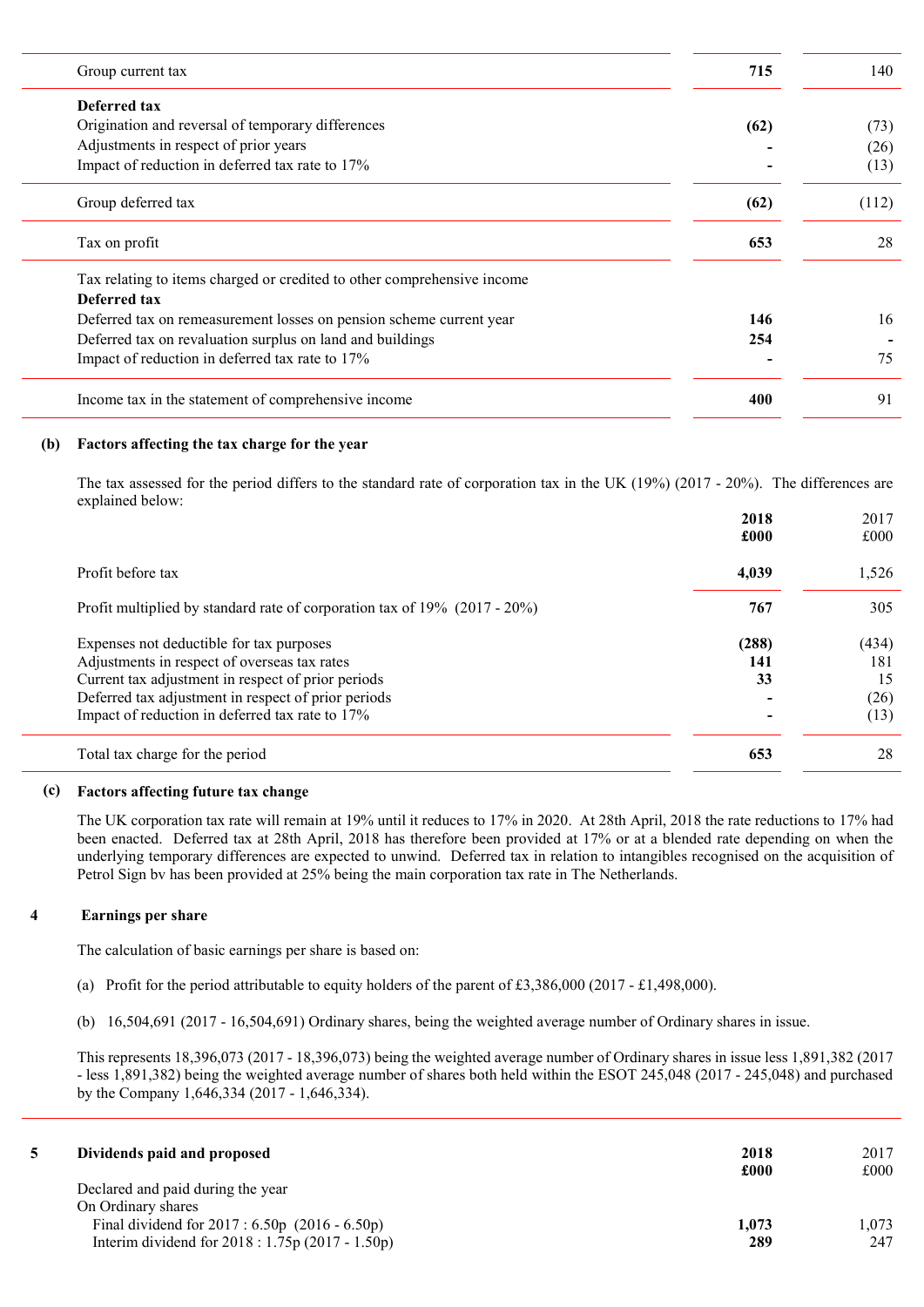|                                                                                                    | 1.362 | .320 |
|----------------------------------------------------------------------------------------------------|-------|------|
| Proposed for approval by shareholders at the AGM<br>Final dividend for 2018 : 6.50p (2017 - 6.50p) | 1.073 |      |

# 6 Trade and other receivables

|                                                                     | Group          |        | Company                  |        |
|---------------------------------------------------------------------|----------------|--------|--------------------------|--------|
|                                                                     | 2018           | 2017   | 2018                     | 2017   |
|                                                                     | £000           | £000   | £000                     | £000   |
| Trade receivables                                                   | 14,032         | 9,631  | 2,998                    | 6,792  |
| Retentions on contracts                                             | 568            | 1,723  | 22                       | 1,723  |
| Amounts owed by subsidiary undertakings                             | $\blacksquare$ |        | 6,983                    | 6,036  |
| Other receivables                                                   | 17             | 39     | $\overline{\phantom{0}}$ | 15     |
|                                                                     | 14,617         | 11.393 | 10,003                   | 14,566 |
| Gross amounts due from customers for contract work - included above | 1.661          | 2,270  | 851                      | 2,033  |

The aggregate amount of costs incurred and recognised profits to date on contracts is £12,159,000 (2017 - £13,679,000).

(a) Trade receivables are denominated in the following currencies

|                  | Group  |       | Company                  |       |
|------------------|--------|-------|--------------------------|-------|
|                  | 2018   | 2017  | 2018                     | 2017  |
|                  | £000   | £000  | £000                     | £000  |
| Sterling         | 7,160  | 6,208 | 2,194                    | 6,208 |
| Euro             | 5,961  | 2,578 | 812                      | 593   |
| US dollar        | 582    | 516   | $\overline{\phantom{a}}$ | (14)  |
| Other currencies | 329    | 329   | (8)                      | 5     |
|                  | 14,032 | 9,631 | 2,998                    | 6,792 |

Trade receivables are non-interest bearing and are generally on 30 days terms and are shown net of provision for impairment. The aged analysis of trade receivables not impaired is as follows:

| Group | Total  | Not past due | < 30  | $30 - 60$ | 60-90 | $> 90$ days |
|-------|--------|--------------|-------|-----------|-------|-------------|
|       | £000   | £000         | £000  | £000      | £000  | £000        |
| 2018  | 14,032 | 9.377        | 4.446 | 142       | 24    | 43          |
| 2017  | 9,631  | 8.028        | . 397 | 182       |       | $\Omega$    |

As at 28th April, 2018 trade receivables at a nominal value of £97,000 (2017 - £84,000) were impaired and fully provided. Bad debts of £15,000 (2017 - £19,000) were recovered and bad debts of £28,000 (2017 - £17,000) were incurred.

| Company |             |       |       |    |                          |                          |
|---------|-------------|-------|-------|----|--------------------------|--------------------------|
| 2018    | 2,998       | 2,172 | 808   |    | $\overline{\phantom{0}}$ |                          |
| 2017    | 792<br>0, / | 5,623 | 1,139 | 30 | $\sim$                   | $\overline{\phantom{0}}$ |

As at 28th April, 2018 trade receivables at a nominal value of £32,000 (2017 - £37,000) were impaired and fully provided. Bad debts of £11,000 (2017 - £6,000) were recovered and bad debts of £6,000 (2017 - £4,000) were incurred.

(b) Retentions on contracts are denominated in the following currencies

|                  | Group                    |                          | Company                  |                |
|------------------|--------------------------|--------------------------|--------------------------|----------------|
|                  | 2018                     | 2017                     | 2018                     | 2017           |
|                  | £000                     | £000                     | £000                     | £000           |
| Sterling         | 568                      | 1,723                    | 22                       | 1,723          |
| Euro             | $\blacksquare$           | $\overline{\phantom{0}}$ | $\,$                     | $\blacksquare$ |
| US dollar        | $\overline{\phantom{0}}$ | $\overline{\phantom{0}}$ | $\,$                     | $\blacksquare$ |
| Other currencies | $\overline{\phantom{0}}$ | $\overline{\phantom{a}}$ | $\overline{\phantom{0}}$ | ۰.             |
|                  | 568                      | 1,723                    | 22                       | 1,723          |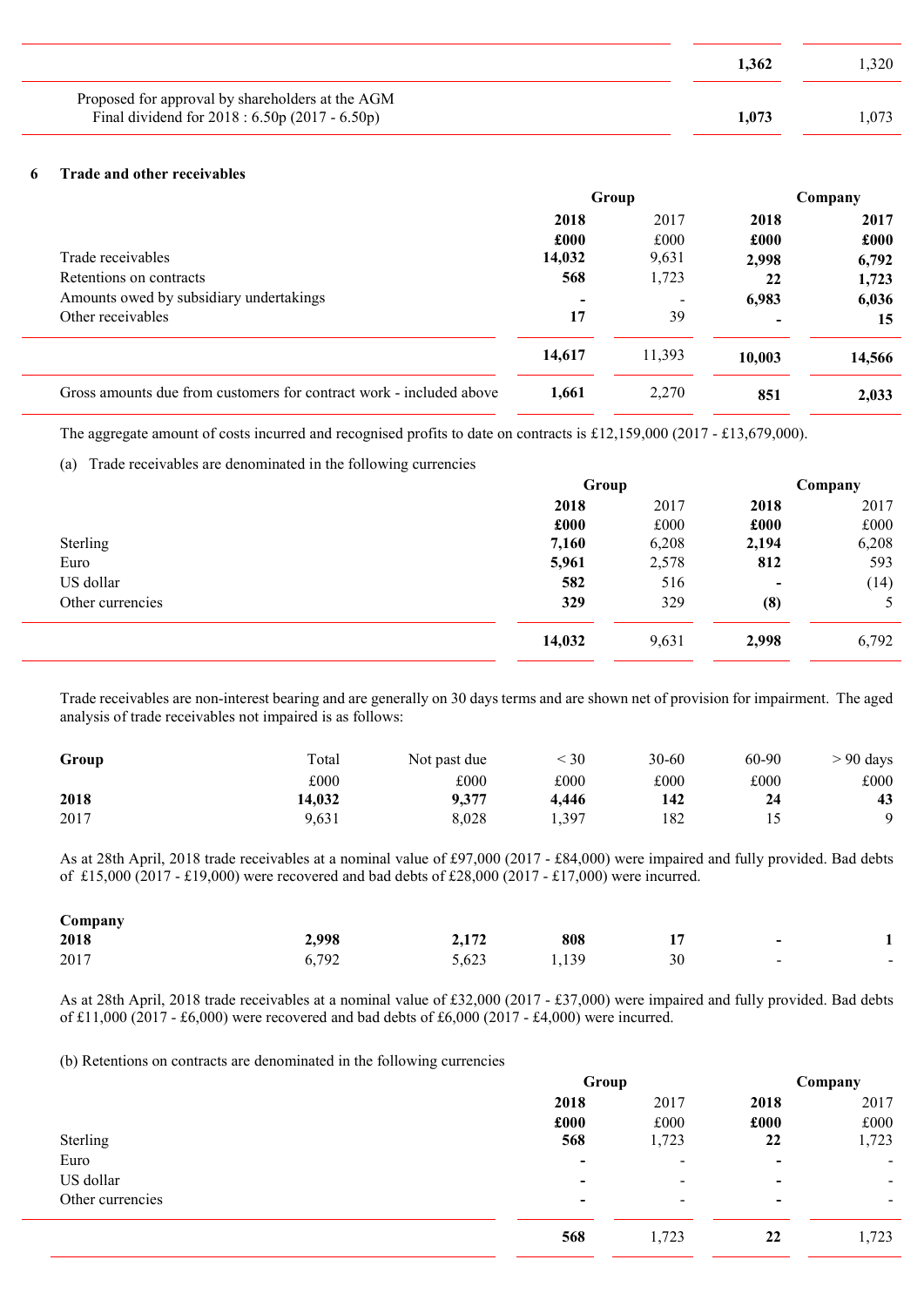Retentions on contracts are non interest bearing and represent amounts contractually retained by customers on completion of contracts for specific time periods as follows:

| Group        | Total                | Up to $6$<br>months               | $6 - 12$<br>months             | $12 - 18$<br>months                   | $18 - 24$<br>months                        |
|--------------|----------------------|-----------------------------------|--------------------------------|---------------------------------------|--------------------------------------------|
| 2018<br>2017 | £000<br>568<br>1,723 | £000<br>546<br>1,723              | £000<br>22<br>$\blacksquare$   | £000<br>$\overline{\phantom{a}}$<br>۰ | £000<br>$\overline{\phantom{a}}$           |
| Company      |                      |                                   |                                |                                       |                                            |
| 2018<br>2017 | 22<br>1,723          | $\overline{\phantom{0}}$<br>1,723 | 22<br>$\overline{\phantom{0}}$ | $\overline{\phantom{0}}$<br>۰         | $\blacksquare$<br>$\overline{\phantom{0}}$ |

# 7 Cash and cash equivalents/bank overdraft Group Company Group Group Company

| Cash and cash court arenes same of ce arany | <b>UIVUD</b>             |        | $\sim$ ompan $,$         |        |
|---------------------------------------------|--------------------------|--------|--------------------------|--------|
|                                             | 2018                     | 2017   | 2018                     | 2017   |
|                                             | £000                     | £000   | £000                     | £000   |
| Cash at bank and in hand                    | 7,504                    | 9,880  | $\overline{\phantom{a}}$ | 13,526 |
| Short term deposits                         | 8,362                    | 5,330  | $\,$                     | $\sim$ |
| Bank overdraft                              | $\overline{\phantom{0}}$ | -      | (342)                    | -      |
|                                             | 15,866                   | 15.210 | (342)                    | 13,526 |
|                                             |                          |        |                          |        |

# 8 Reserves

### Share Capital

The balance classified as share capital includes the nominal value on issue of the Company's equity share capital, comprising 10p Ordinary shares.

### Capital redemption reserve

The balance classified as capital redemption reserve represents the nominal value of issued share capital of the Company, repurchased.

### Other reserve

This is the revaluation reserve previously arising under UK GAAP which is now part of non-distributable retained reserves.

### Revaluation reserve

The asset revaluation reserve is used to record increases in the fair value of land and buildings and decreases to the extent that such decrease relates to an increase on the same assets previously recognised in equity. This also includes the impact of the change in related deferred tax due to the change in corporation tax (18% to 17%).

### Special reserve

The balance classified as special reserve represents the share premium on the issue of the Company's equity share capital.

### Currency translation reserve

The foreign currency translation reserve is used to record exchange differences arising from the translation of the financial statements of foreign subsidiaries. It is also used to record the effect of hedging net investments in foreign operations.

Treasury Shares

|                                | 2018  | 2017  |
|--------------------------------|-------|-------|
|                                | £000  | £000  |
| Employee Share Ownership Trust | 100   | 100   |
| Shares in treasury (see below) | 2,959 | 2,959 |
|                                | 3,059 | 3,059 |